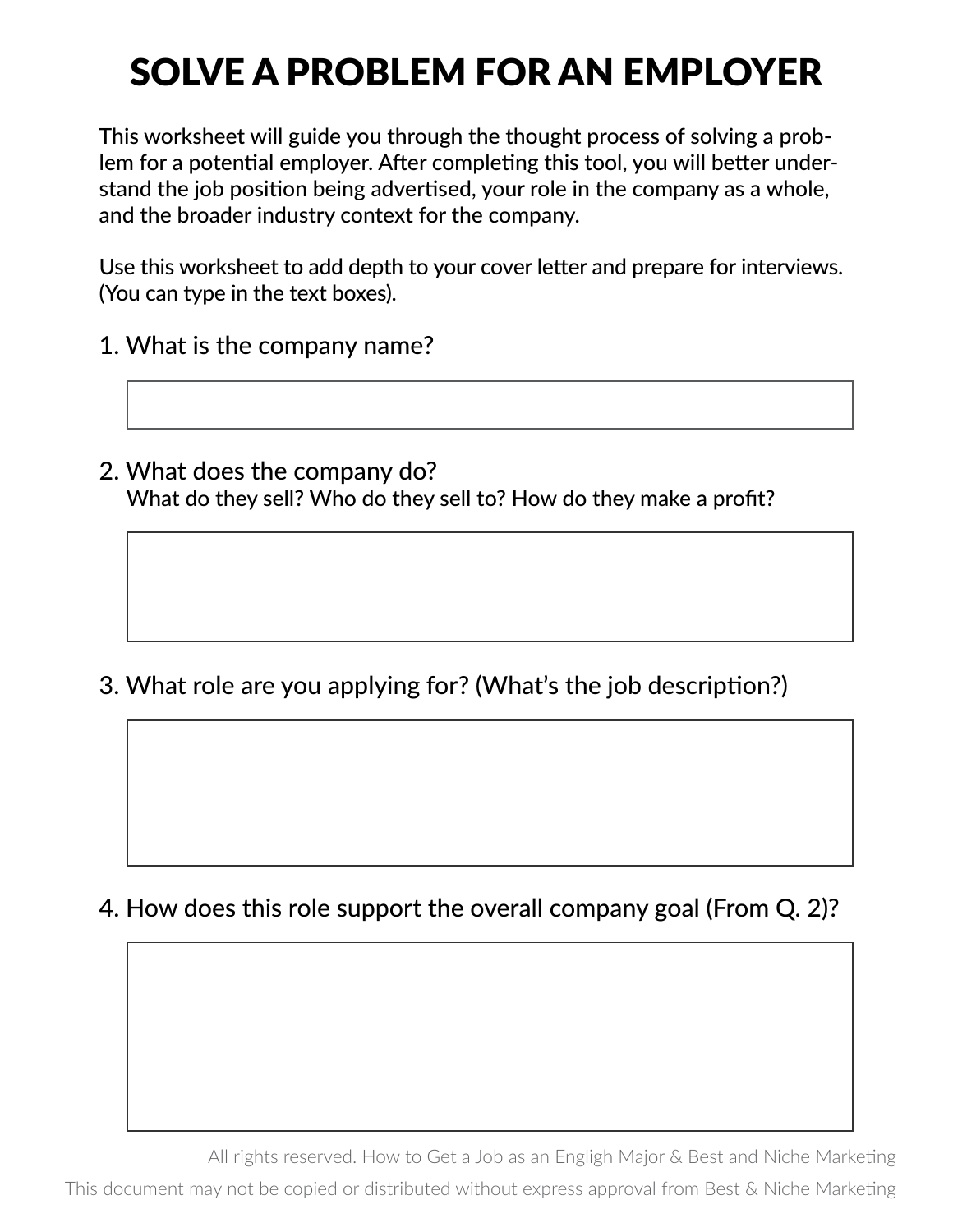5. What common issues do people in your role face? Spend time researching this question on Google.

6. What common issues does your company face? These can be industry challenges (not just issues specific to the one company).

7. If you got the job, how would you solve one of these issues?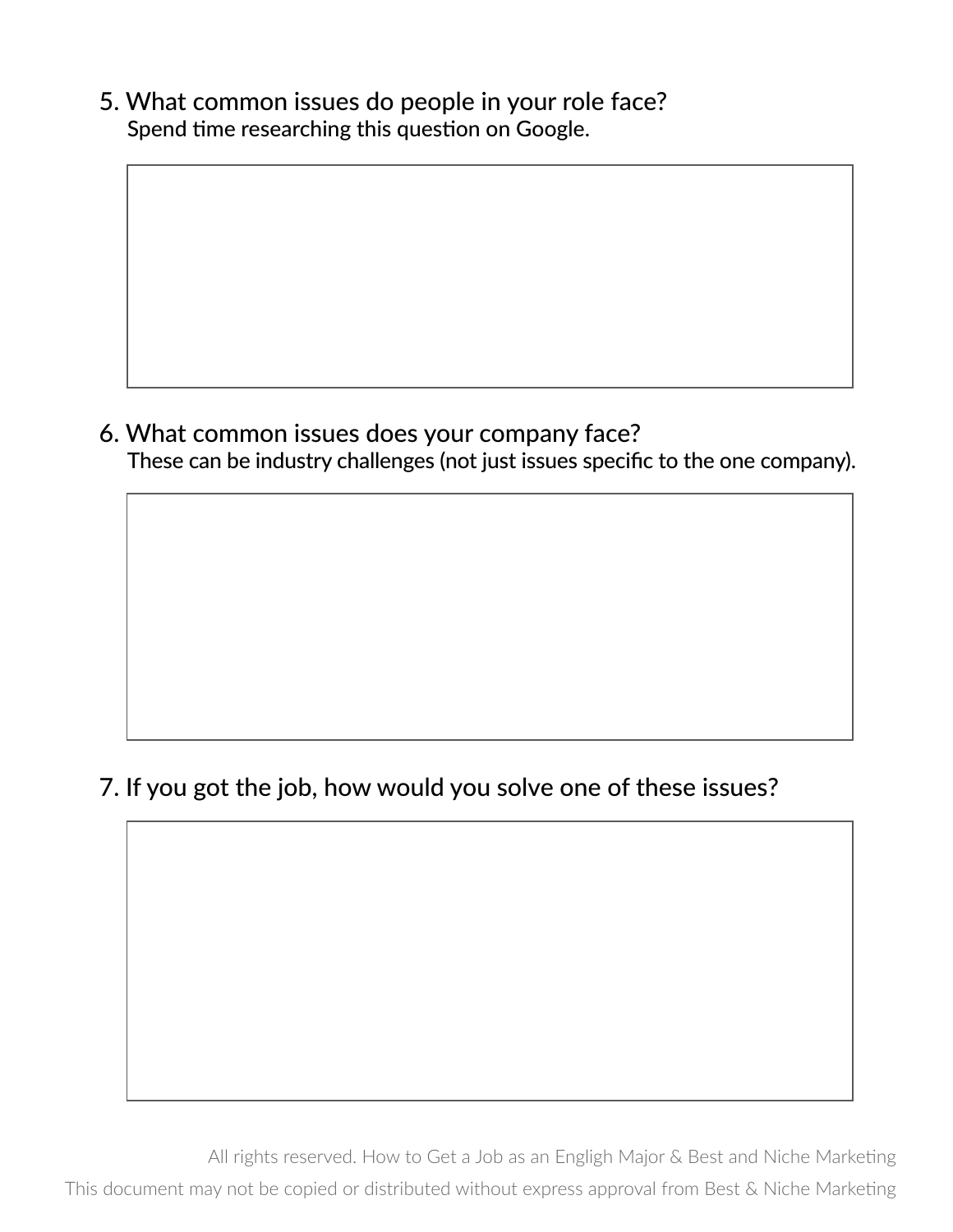8. How does your solution support the company's overall goal?

Synthesize your answers into a quick, half-page writeup that you can use for cover letters or interviews.